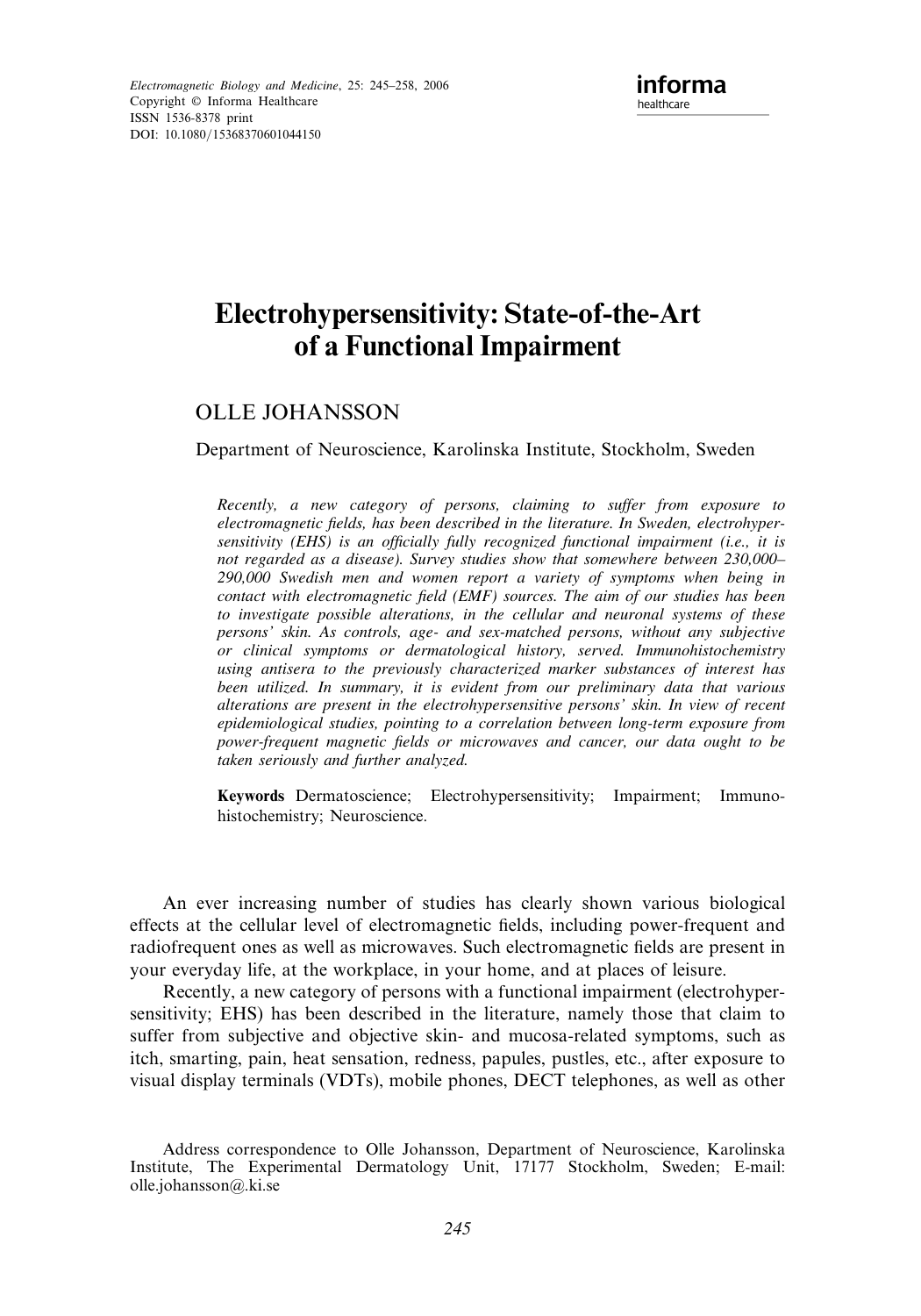electromagnetic devices. Frequently, symptoms from internal organ systems, such as the heart and the central nervous system, are also encountered.

Persons claiming such adverse skin reactions after having been exposed to computer screens or mobile phones very well could be reacting in a highly specific way and with a completely correct avoidance reaction, especially if the provocative agent was radiation and/or chemical emissions—just as you would do if you had been exposed to, e.g., sun rays, X-rays, radioactivity, or chemical odors. The working hypothesis, thus, early became that they react in a cellularly correct way to the electromagnetic radiation, maybe in concert with chemical emissions such as plastic components, flame retardants, etc., something later focused upon by professor Denis L. Henshaw and his collaborators at the Bristol University (cf. Fews et al., 1999a,b). This is also covered in great depth by Gunni Nordström in her latest book (2004).

Very soon, however, from different clinical colleagues, and in parallel to the above, a large number of other 'explanations' became fashionable, e.g., that the persons claiming electrohypersensitivity were only imagining this, or they were suffering from post-menopausal psychological abberations, or they were old, or having a short school education, or were the victims of classical Pavlovian conditioning, or a journalist-driven mass media psychosis. Strangely enough, most of the, often self-made, 'experts' who proposed these explanations had themselves never met anyone claiming electrohypersensitivity and these 'experts' had never done any investigations of the proposed explanatory models.

The aim of our own studies has been to investigate possible alterations, in the cellular and neuronal systems of these persons' skin. As controls, age- and sexmatched persons, without any subjective or clinical symptoms or dermatological history, have served. Immunohistochemistry using antisera to the previously characterized marker substances of interest has been utilized. Among many discoveries, the following may be mentioned.

We have investigated the presence of intraepidermal nerve fibers in normal human skin from healthy volunteers using the new marker PGP 9.5 (Hilliges et al., 1995; Johansson et al., 1999; Wang et al., 1990). The intraepidermal nerve fibers are found as close as 20–40 µm from the surface, which makes it highly possible that weak electromagnetic fields may affect them.

In facial skin samples of electrohypersensitive persons, the most common finding is a profound increase of mast cells. Nowadays we do not only use histamine, but also other mast cell markers such as chymase and tryptase, but the pattern is still the same as reported previously for other electrohypersensitive persons (Johansson and Liu, 1995). From these studies, it is clear that the number of mast cells in the upper dermis is increased in the electrohypersensitivity group. A different pattern of mast cell distribution also occurred in the electrohypersensitivity group, namely, the normally empty zone between the dermo-epidermal junction and mid-to-upper dermis disappeared in the electrohypersensitivity group and, instead, this zone had a high density of mast cell infiltration. These cells also seemed to have a tendency to migrate towards the epidermis (=epidermiotrophism) and many of them emptied their granular content (=degranulation) in the dermal papillary layer. Furthermore, more degranulated mast cells could be seen in the dermal reticular layer in the electrohypersensitivity group, especially in those cases which had the mast cell epidermiotrophism phenomenon described above. Finally, in the electrohypersensitivity group, the cytoplasmic granules were more densely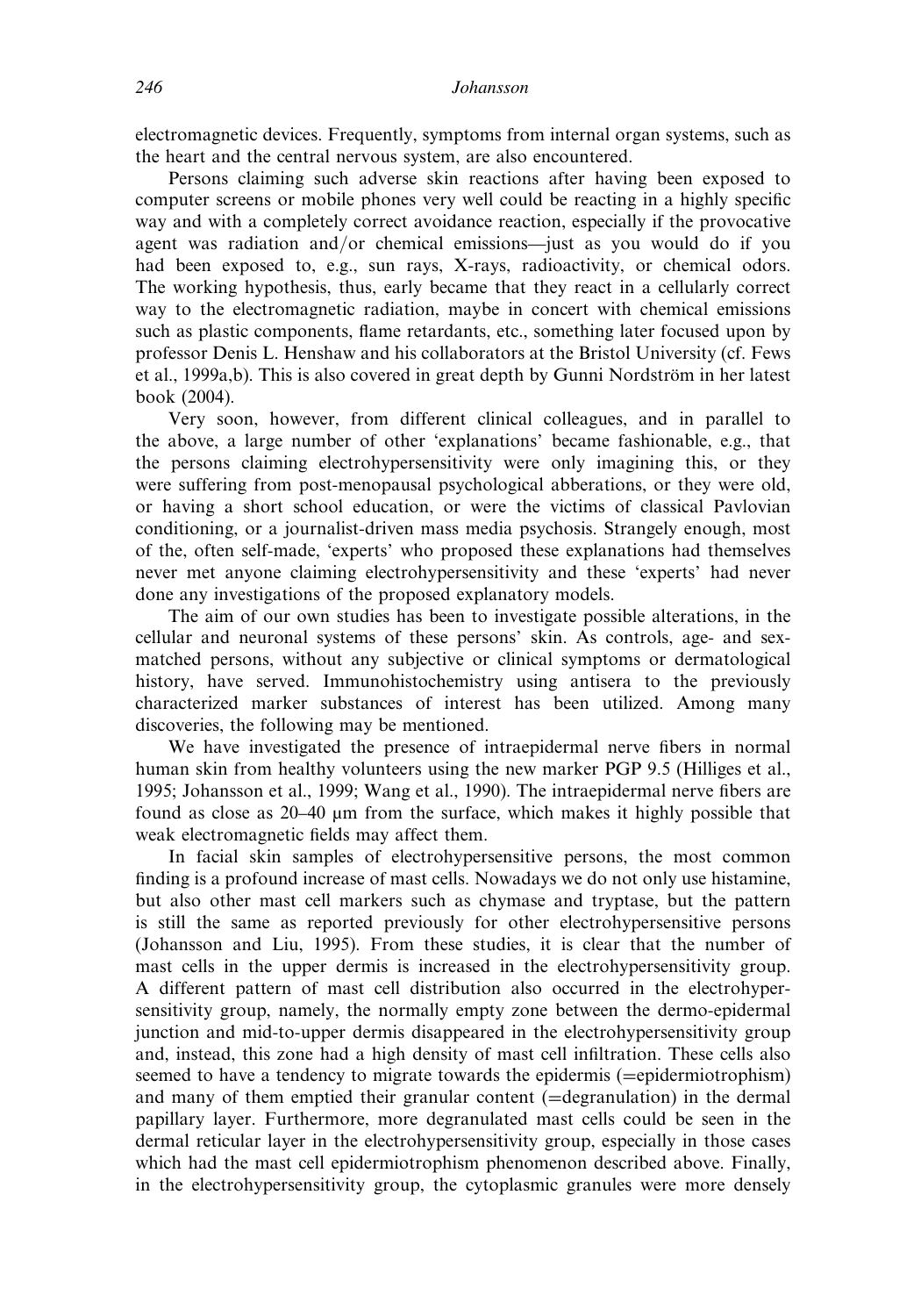distributed and more strongly stained than in the control group, and, generally, the size of the infiltrating mast cells was found to be larger in the electrohypersensitivity group as well. It should be noted that increases of similar nature later on were demonstrated in an experimental situation employing normal healthy volunteers in front of visual display units, including ordinary household television sets (Johansson et al., 2001).

In one of the early papers (Johansson et al., 1994), we made a sensational finding when we exposed two electrically sensitive individuals to a TV monitor. When we looked at their skin under a microscope, we found something that surprised us. In this article, we used an open-field provocation, in front of an ordinary TV set, of persons regarding themselves as suffering from skin problems due to work at video display terminals. Employing immunohistochemistry, in combination with a wide range of antisera directed towards cellular and neurochemical markers, we were able to show a high-to-very high number of somatostatin-immunoreactive dendritic cells as well as histamine-positive mast cells in skin biopsies from the anterior neck taken before the start of the provocation. At the end of the provocation the number of mast cells was unchanged, however, the somatostatin-positive cells had seemingly disappeared. The reason for this latter finding is discussed in terms of loss of immunoreactivity, increase of breakdown, etc. The high number of mast cells present may explain the clinical symptoms of itch, pain, edema, and erythema.

We have compared facial skin from electrohypersensitive persons with corresponding material from normal healthy volunteers (Johansson et al., 1996). The aim of the study was to evaluate possible markers to be used for future doubleblind or blind provocation investigations. Differences were found for the biological markers calcitonin gene-related peptide (CGRP), somatostatin (SOM), vasoactive intestinal polypeptide (VIP), peptide histidine isoleucine amide (PHI), neuropeptide tyrosine (NPY), protein S-100 (S-100), neuron-specific enolase (NSE), protein gene product (PGP) 9.5, and phenylethanolamine N-methyltransferase (PNMT). The overall impression in the blind-coded material was such that it turned out easy to blindly separate the two groups from each other. However, no single marker was 100% able to pin-point the difference, although some were quite powerful in doing so (CGRP, SOM, S-100). In our ongoing investigations, we have also found alterations of the Merkel cell number in the facial skin of electrohypersensitive persons (Yoshimura et al., 2006). However, it has to be pointed out that we cannot, based upon those results, draw any definitive conclusions about the cause of the changes observed. Blind or double-blind provocations in a controlled environment (Johansson et al., 2001) are necessary to elucidate the underlying causes for the changes reported in this particular investigation.

I and my collaborator, Dr. Shabnam Gangi, in two papers of theoretical nature (Gangi and Johansson, 1997, 2000), have put forward a model for how mast cells and substances secreted from them (e.g., histamine, heparin, and serotonin) could explain sensitivity to electromagnetic fields. The model bounces off from known facts in the fields of UV- and ionizing irradiation-related damages, and uses all the new papers dealing with alterations seen after, e.g., power-frequent or microwave electromagnetic fields, to propose a simple summarizing model for how we can understand the phenomenon of electrohypersensitivity.

In the first paper (Gangi and Johansson, 1997), we describe the fact that an increasing number of persons say that they get cutaneous problems as well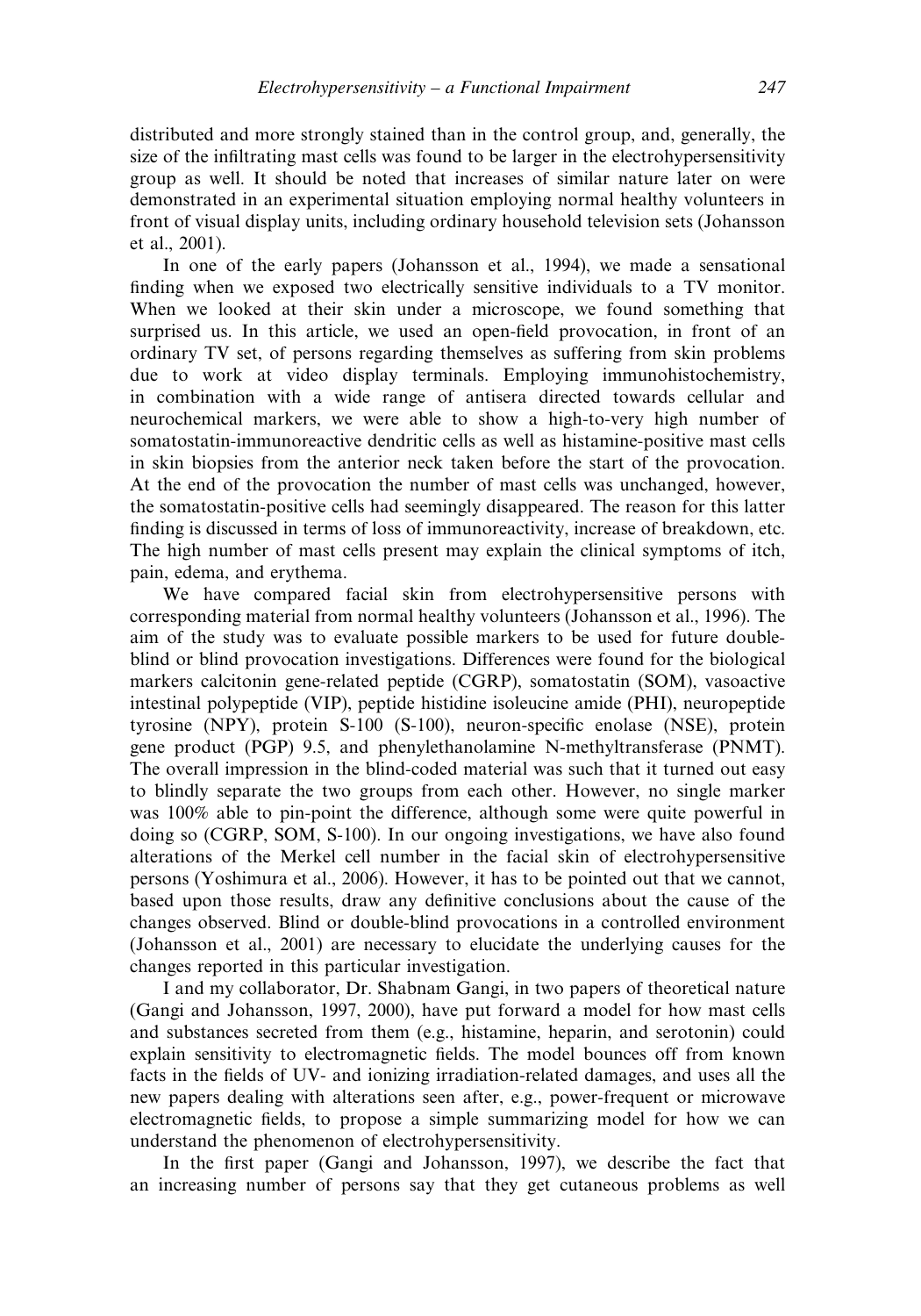as symptoms from certain internal organs, such as the central nervous system and the heart, when being close to electric equipment. A major group of these persons are the users of video display terminals, who claim to have subjective and objective skin- and mucosa-related symptoms, such as pain, itch, heat sensation, erythema, papules, and pustules. The central nervous system-derived symptoms are, e.g., dizziness, tiredness, and headache. Erythema, itch, heat sensation, edema, and pain are also common symptoms of sunburn (UV dermatitis). Alterations have been observed in cell populations of the skin of electrohypersensitive persons similar to those observed in the skin damaged due to ultraviolet light or ionizing radiation. In electrohypersensitive persons a much higher number of mast cells have been observed. It is known that UVB irradiation induces mast cell degranulation and release of TNF-alpha. The high number of mast cells present in the electrohypersensitivity group and the possible release of specific substances, such as histamine, may explain their clinical symptoms of itch, pain, edema, and erythema. The most remarkable change among cutaneous cells, after exposure with the above-mentioned irradiation sources, is the disappearance of the Langerhans' cells. This change has also been observed in electrohypersensitive persons, again pointing to a common cellular and molecular basis. The results of this literature study demonstrate that highly similar changes exist in the skin of electrohypersensitive persons, as regards the clinical manifestations as well as alterations in the cell populations, and in skin damaged by ultraviolet light or ionizing radiation.

In the second publication (Gangi and Johansson, 2000), the relationship between exposure to electromagnetic fields and human health is even more in focus. This is mainly because of the rapidly increasing use of such electromagnetic fields within our modern society. Exposure to electromagnetic fields has been linked to different cancer forms, e.g., leukemia, brain tumours, neurological diseases, such as Alzheimer's disease, asthma, and allergy, and to the phenomenon of electrohypersensitivity/screen dermatitis. There is an increasing number of reports about cutaneous problems as well as symptoms from internal organs, such as the heart, in people exposed to video display terminals. These people suffer from subjective and objective skin and mucosa-related symptoms, such as itch, heat sensation, pain, erythema, papules, and pustules (cf. above). In severe cases, people cannot, for instance, use video display terminals or artificial light at all, or be close to mobile telephones. Mast cells, when activated, release a spectrum of mediators, among them histamine, which is involved in a variety of biological effects with clinical relevance, e.g., allergic hypersensitivity, itch, edema, local erythema, and many types of dermatoses. From the results of recent studies, it is clear that electromagnetic fields affect the mast cell, and also the dendritic cell, population, and may degranulate these cells. The release of inflammatory substances, such as histamine, from mast cells in the skin results in a local erythema, edema, and sensation of itch and pain, and the release of somatostatin from the dendritic cells may give rise to subjective sensations of ongoing inflammation and sensitivity to ordinary light. These are, as mentioned, the common symptoms reported from persons suffering from electrohypersensitivity/screen dermatitis. Mast cells are also present in the heart tissue and their localization is of particular relevance to their function. Data from studies made on interactions of electromagnetic fields with the cardiac function have demonstrated that highly interesting changes are present in the heart after exposure to electromagnetic fields. Some electrically sensitive people have symptoms similar to heart attacks after exposure to electromagnetic fields.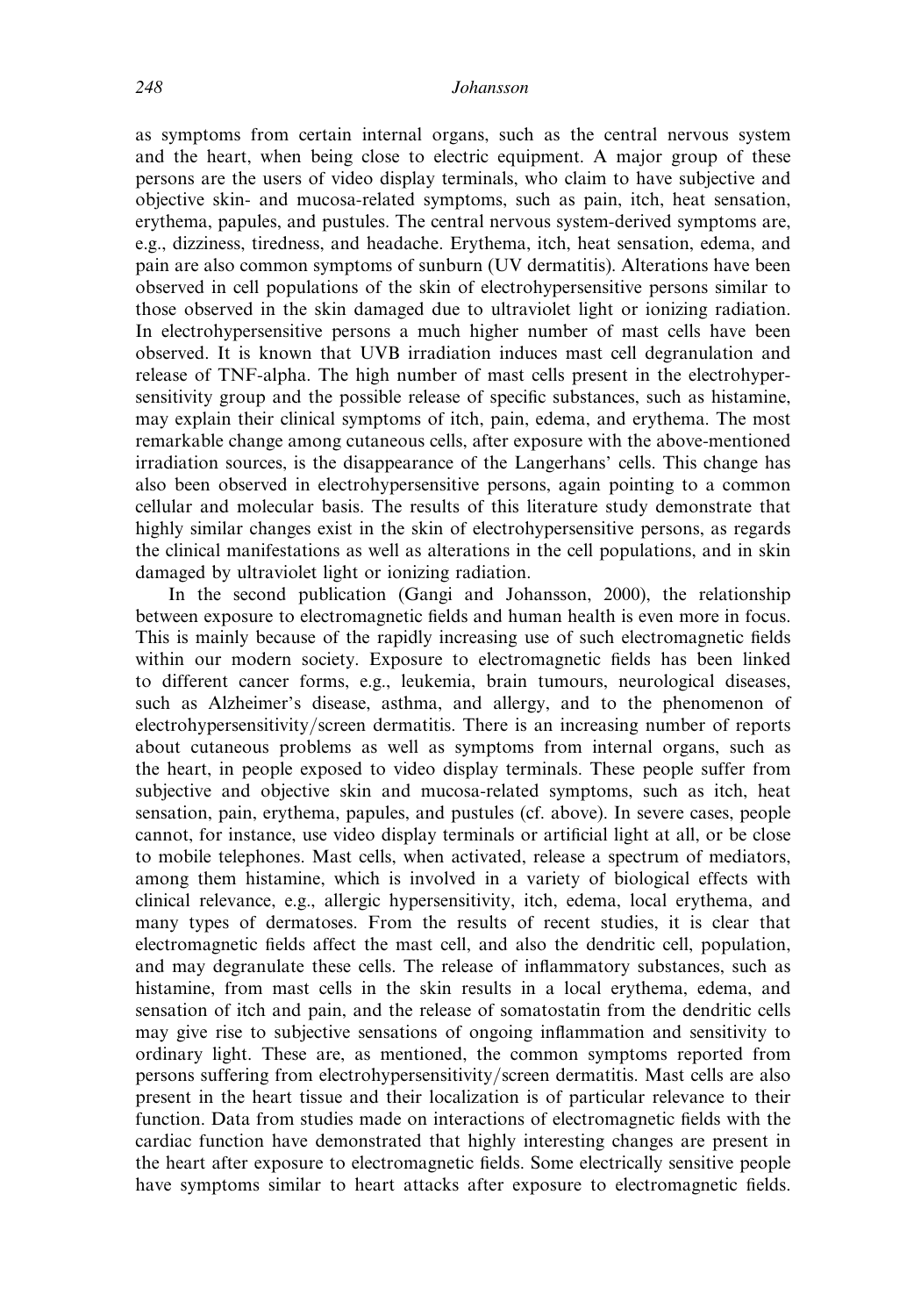One could speculate that the cardiac mast cells are responsible for these changes due to degranulation after exposure to electromagnetic fields. However, it is still not known how, and through which mechanisms, all these different cells are affected by electromagnetic fields. In this article (Gangi and Johansson, 2000), we present a theoretical model, based upon the above observations of electromagnetic fields and their cellular effects, to explain the proclaimed sensitivity to electric and/or magnetic fields in humans.

In a recent article by Holmboe and Johansson (2005), the functional impairment electrohypersensitivity was investigated with the aim to characterize the complex set of symptoms and to order them according to the WHO's ICQ10 register of diagnoses. Furthermore, we also tested for the presence of increased levels of IgE or signs of a positive Phadiatop Combi (which is a screening test for allergies towards certain articles of food, pollen, insects, and other animals) which both would be indicators of an immune system alert. If such increases would be found, they could then be used in the diagnosis of electrohypersensitivity.

Twenty-two people (5 men, 17 women) participated. The age range was between 25 and 79 years. The symptoms were given in a ranked scale where the symptoms were attributed points according to the following:  $0 =$  no symptoms at all;  $1 =$ occasional, mild symptoms;  $2 = \text{occasional}$ , severe symptoms;  $3 = \text{regular}$ , mild symptoms;  $4 =$  regular, severe symptoms.

Symptoms of the skin and the nervous system dominated the picture. The most frequent ones were skin redness, eczema and sweating, loss of memory, concentration difficulties, sleep disturbances, dizziness as well as muscular and joint-related pain, and muscular and joint-related weakness. Headache, faintness, nose blockade, and fatigue were also common. In addition, 19 of the people had symptoms from the gastrointestinal tract. All the people with the impairment electrohypersensitivity had tinnitus.

No connection between IgE blood levels and symptoms could be found, all the people with electrohypersensitivity had normal values (<122 kU/l). Only 3 people had a positive Phadiatop Combi.

In summary, it is evident from our preliminary experimental data that various biological alterations are present in the electrohypersensitive persons claiming to suffer from exposure to electromagnetic fields. In view of recent epidemiological studies, pointing to a correlation between long-term exposure from power-frequent magnetic fields or microwaves and cancer, our data ought to be taken seriously and further analyzed.

Thus, it is of paramount importance to continue the investigation of persons with the impairment electrohypersensitivity. We would favor studies of electromagnetic fields' interaction with mast cell release of histamine and other biologically active substances, studies of lymphocyte viability, as well as studies of the newly described serotonin-containing melanocytes. Also, continued analysis of the intraepidermal nerve fibers and their relations to these mast cells and serotonincontaining melanocytes are very important. Finally, not to be forgotten, a general investigation—of persons with the impairment electrohypersensitivity versus normal healthy volunteers—regarding the above markers as well as other markers for cell traffic, proliferation, and inflammation, is very much needed. Such scientific work may lay a firm foundation for necessary adjustment of accessibility, thus helping and supporting all persons with the functional impairment electrohypersensitivity.

In addition to the studies in humans, we have also done a series of animal experiments (Rajkovic et al., 2005a,b, 2006). These have been a collaborative effort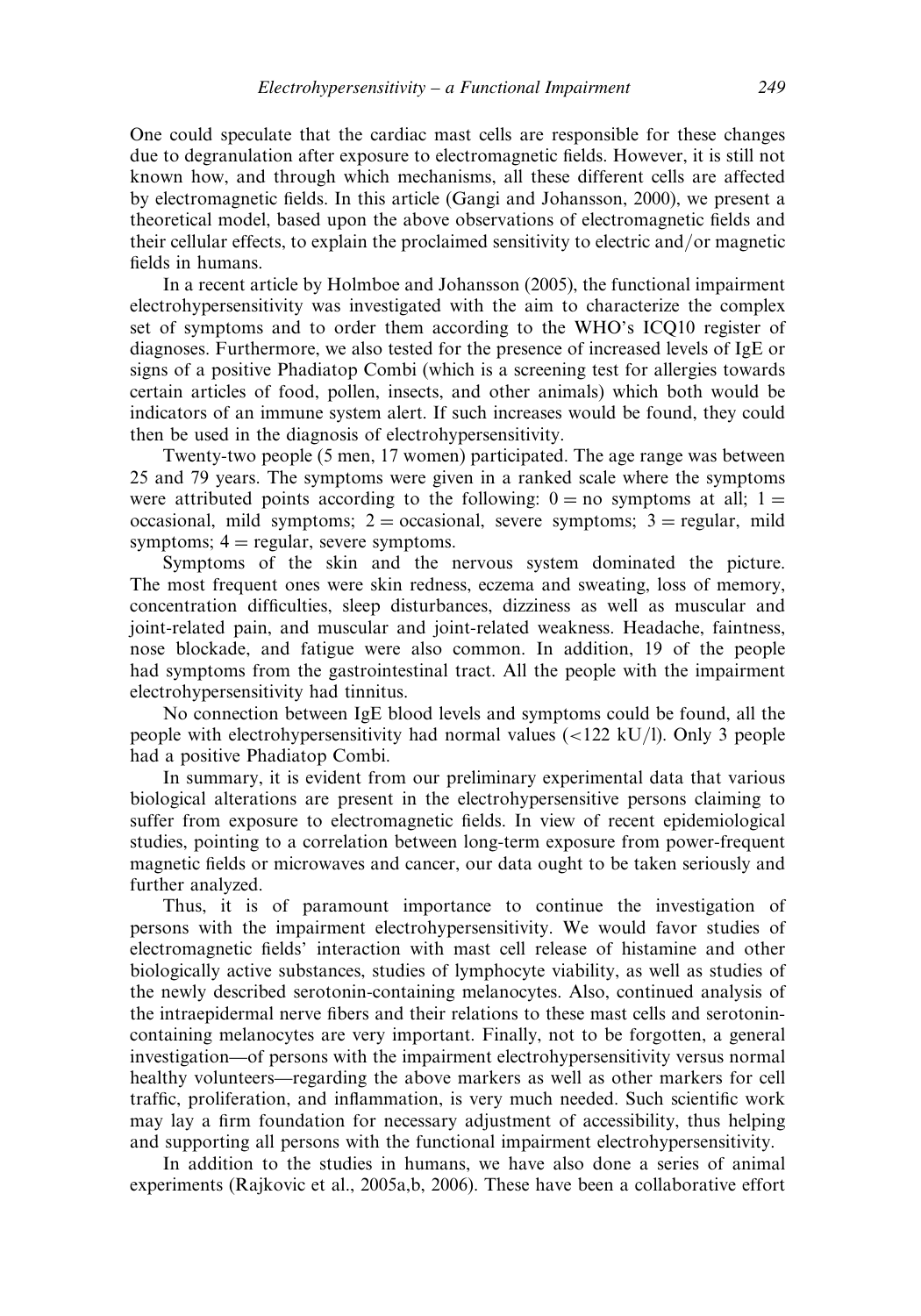between the Department of Biology, Faculty of Sciences, Novi Sad, Serbia and Montenegro, and my own research group at the Karolinska Institute, Stockholm, Sweden.

These papers go back to the above-mentioned early observations in people with the impairment electrohypersensitivity where large increases in the cutaneous mast cell count could be demonstrated as compared to normal healthy volunteers. A corresponding effect on cutaneous mast cells from normal healthy volunteers placed in front of ordinary TVs/PCs could also be shown. My working hypothesis since then is that electrohypersensitivity is a kind of irradiation damage, since the observed cellular changes are very much the same as the ones you would find in tissue subjected to UV-light or ionizing radiation (for references, see above).

One very fierce criticism from certain 'opponents' has been that such mast cell alterations in people with electrohypersensitivity (or in normal healthy volunteers) cannot be due to the action of electromagnetic fields (EMFs) and/or airborn chemicals, but must be due to psychological or psychiatric personality disturbances, cognitive malfunction, or likewise.

The aim of these studies has therefore been to investigate the influence of extremely low-frequency electromagnetic fields (ELF-EMFs) on mast cells, parafollicular cells, and nerve fibers in rat skin and thyroid gland, as seen using light and transmission electron microscopy. The experiments were performed on 2 month-old Wistar male rats exposed for 4 h a day, 5 or 7 days a week for 1 month to power-frequent (50 Hz) EMFs (100–300  $\mu$ T, 54–160 V/m). After sacrifice, samples of skin and thyroid were processed for indirect immunohistochemistry or toluidine blue staining and were then analyzed using the methods of stereology. Antibody markers to serotonin, substance P, calcitonin gene-related peptide (CGRP), and protein gene product 9.5 (PGP) were applied to skin sections and PGP, CGRP, and neuropeptide  $Y$  (NPY) markers to the thyroid. A significantly increased number of serotonin-positive mast cells in the skin ( $p < 0.05$ ) and NPY-containing nerve fibers in the thyroid  $(p < 0.01)$  of rats exposed to ELF-EMF was found compared to controls, indicating a direct EMF effect on skin and thyroid vasculature.

After ultrastructural examination, a predominance of microfollicles with less colloid content and dilated blood capillaries was found in the EMF group. Stereological counting showed a statistically significant increase of the volume density of follicular epithelium, interfollicular tissue, and blood capillaries as well as the thyroid activation index, as compared to the controls. The volume density of colloid significantly decreased. Ultrastructural analysis of thyroid follicular cells in the EMF group revealed the frequent finding of several colloid droplets within the same thyrocyte with the occasional presence of large-diameter droplets. Alterations in lysosomes, granular endoplasmic reticulum, and cell nuclei compared to the control group were also observed. Taken together, the results of this study show the stimulative effect of power-frequency EMFs on thyroid gland at both the light microscopic and the ultrastructural level.

The obtained animal results cannot be understood by psychological or psychiatric theories, but are claimed to be due only to the EMF exposure.

In Sweden, electrohypersensitivity (EHS) is an officially fully recognized functional impairment (i.e., it is not regarded as a disease). Survey studies show that somewhere between 230,000–290,000 Swedish men and women report a variety of symtoms when being in contact with electromagnetic field (EMF) sources.

The electrohypersensitive people have their own handicap organization, The Swedish Association for the ElectroSensitive (http://www.feb.se; the website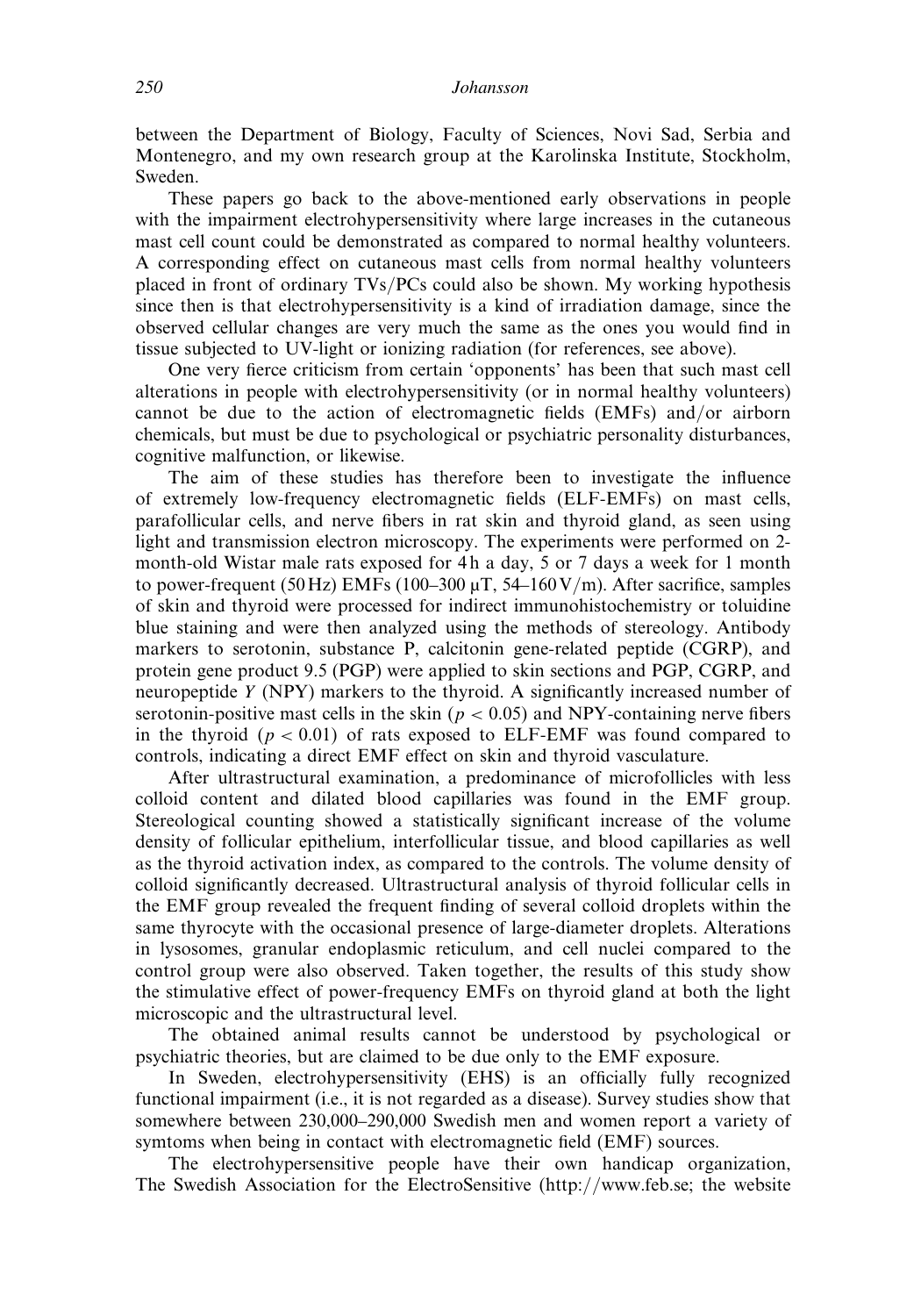has an English version). This organization is included in the Swedish Disability Federation (Handikappförbundens SamarbetsOrgan; HSO). HSO is the unison voice of the Swedish disability associations towards the government, the parliament, and national authorities, and is a cooperative body that today consists of 43 national disability organizations (where The Swedish Association for the ElectroSensitive is 1 of these 43 organizations) with all together about 500,000 individual members. You can read more on http://www.hso.se (the site has an English short version).

Swedish municipalities, of course, have to follow the UN 22 Standard Rules on the equalization of opportunities for people with disabilities ("Standardregler för att tillförsäkra människor med funktionsnedsättning delaktighet och jämlikhet"; about the UN 22 Standard Rules, see website: http://www.un.org/esa/socdev/enable/dissre00.htm). All people with disabilities shall, thus, be given the assistance and service they have the right to according to the Swedish Act concerning Support and Service for Persons with Certain Functional Impairments (LSS-lagen) and the Swedish Social Services Act (Socialtjänstlagen). People with disabilities, thus, have many different rights and can get different kinds of support. The purpose of those rights and the support is to give every person the chance to live like everyone else. Everyone who lives in the Swedish municipalities should be able to lead a normal life and the municipalities must have correct knowledge and be able to reach the people who need support and service. People with disabilities shall be able to get extra support so that they can live, work, study, or do things they enjoy in their free time. The municipalities are responsible for making sure that everyone gets enough support. Everyone shall show respect and remember that such men and women may need different kinds of support.

In Sweden, impairments are viewed from the point of the environment. No human being is in itself impaired, there are instead shortcomings in the environment that cause the impairment (as the lack of ramps for the person in a wheelchair or rooms electrosanitized for the person with electrohypersensitivity). This environment-related impairment view, furthermore, means that even though one does not have a scientifically based complete explanation for the impairment electrohypersensitivity, and in contrast to disagreements in the scientific society, the person with electrohypersensitivity shall always be met in a respectful way and with all necessary support with the goal to eliminate the impairment. This implies that the person with electrohypersensitivity shall have the opportunity to live and work in an electrosanitized environment.

This view can fully be motivated in relation to the present national and international handicap laws and regulations, including the UN 22 Standard Rules and the Swedish action plan for persons with impairments (prop. 1999/2000:79 "Den nationella handlingplanen för handikappolitiken – Från patient till medborgare"). Also, the Human Rights Act in the EU fully applies.

A person is disabled when the environment contains some sort of impediment. It means that in that moment a man or woman in a wheelchair cannot come onto the bus, a train, or into a restaurant, this person has a disability—he or she is disabled. When the bus, train, or restaurant are adjusted for a wheelchair, the person does not suffer from his disability and is consequently not disabled. An electrohypersensitive person suffers when the environment is not properly adapted according to their personal needs. Strategies to enable a person with this disability to attend common rooms such as libraries, churches, and so on, are, for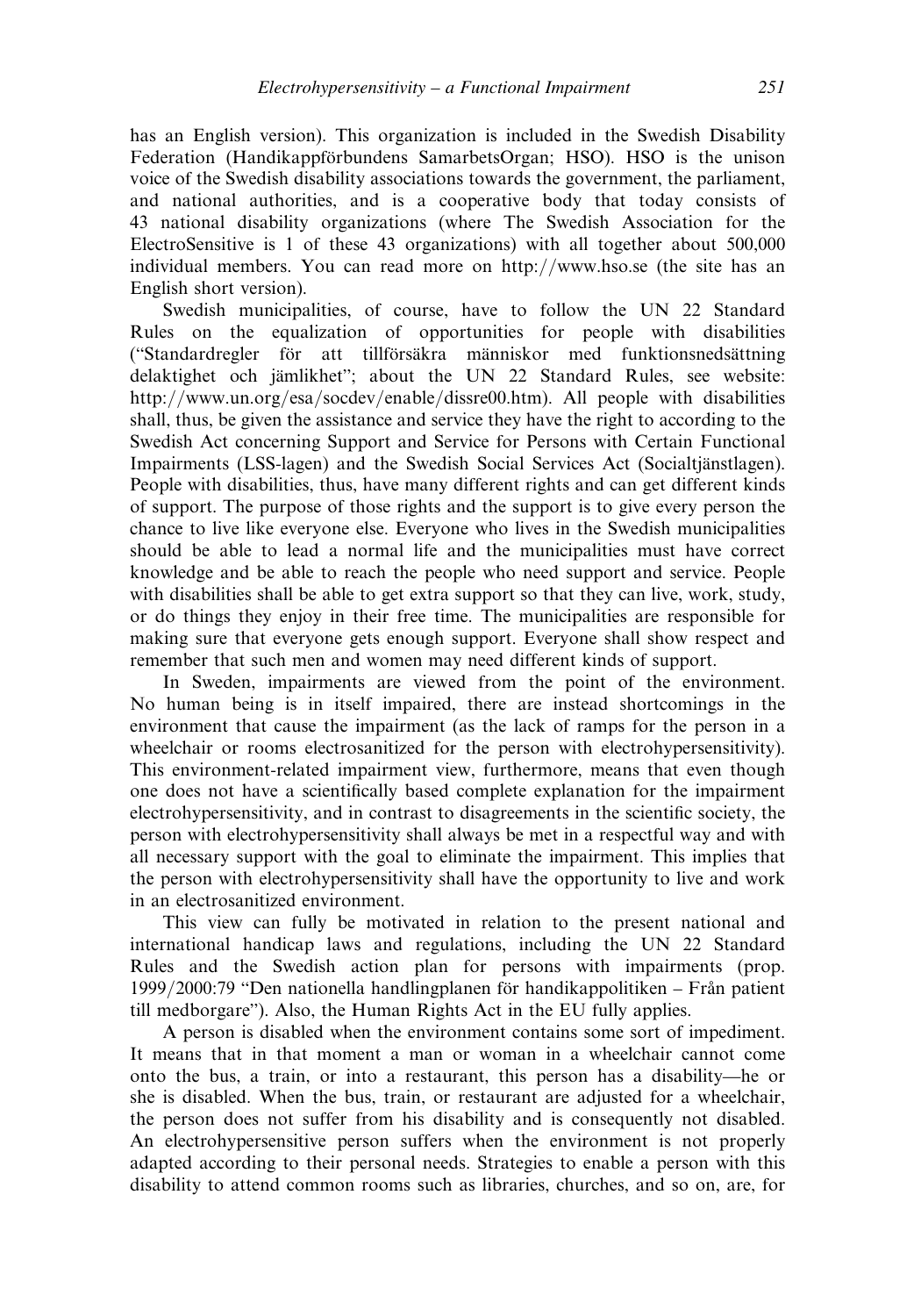instance to switch off the high-frequency fluorescent lamps and instead use ordinary light bulbs. Another example is the possibility to switch off—the whole or parts of the assistive listening systems (persons with electrohypersensitivity are often very sensitive to assistive listening systems).

In the Stockholm municipality—where I live and work as a scientist with the responsibility to investigate comprehensive issues for people with electrohypersensitivity—such persons have the possibility to get their home sanitized for EMFs. This means, for example, that ordinary electricity cables are changed to special cables. Furthermore, the electric stove can be changed to a gas stove and walls, roofs and floors can be covered with special wallpaper or paint with a special shelter to stop EMFs from the outside (from neighbors and mobile telephony base stations). Even the windows can be covered with a thin aluminum foil as an efficient measure to restrain EMFs to get into the room/home. If these alterations turn out not to be optimal they have the possibility to rent small cottages in the countryside that the Stockholm municipality owns. These areas have lower levels of irradiation than others. The Stockholm municipality also intend to build a village with houses that are specially designed for people who are electrohypersensitive. This village will be located in a low-lewel irradiation area. (One of my graduate students, Eva-Rut Lindberg, has in her thesis project studied the "construction of buildings for persons with the impairment electrohypersensitivity". The doctoral thesis will be presented during the spring.)

People with electrohypersensitivity also have a general (legal) right to be supported by their employer so that they can work despite of this impairment. For instance, they can get special equipment such as computers that are of lowemission type, high-frequency fluorescent lamps can be changed to ordinary light bulbs, wireless DECT telephones removed from their rooms, and so on.

Some hospitals in Sweden (e.g., in Umeå, Skellefteå, and Karlskoga) also have built special rooms with very low EMFs so that people who are hypersensitive can get medical care. Another example is the possibility for people who are electrohypersensitive to get a specially designed car so that the person can transport himself/herself between his/her home and their workplace.

Recently, some politicians in the Stockholm municipality even proposed to the politicians responsible for the subway in the Stockholm City that a part of every trainset should be free from mobile phones; that the commuters have to switch of the phones in these selected parts to enable people with electrohypersensitivity to travel with the subway (compare this with people who have an allergy for animal fur whereupon people consequently are prohibited to have animals, such as dogs or cats, in selected parts of the trainset).

In addition, when the impairment electrohypersensitivity is discussed it is also of paramount importance that more general knowledge is needed with the aim to better adapt the society to the specific needs of the persons with this impairment. The Swedish "Miljöbalk" (the Environmental Code) contains an excellent prudence avoidance principle which, of course, must be brought into action also here, together with respect and willingness to listen to the people with electrohypersensitivity.

Naturally, all initiatives for scientific studies of the impairment electrohypersensitivity must be characterized and marked by this respect and willingness to listen, and the investigations shall have the sole aim to help the persons with this particular impairment. Rule 13 in the UN 22 Standard Rules clearly says that scientific investigations of impairments shall, in an unbiased way—and without any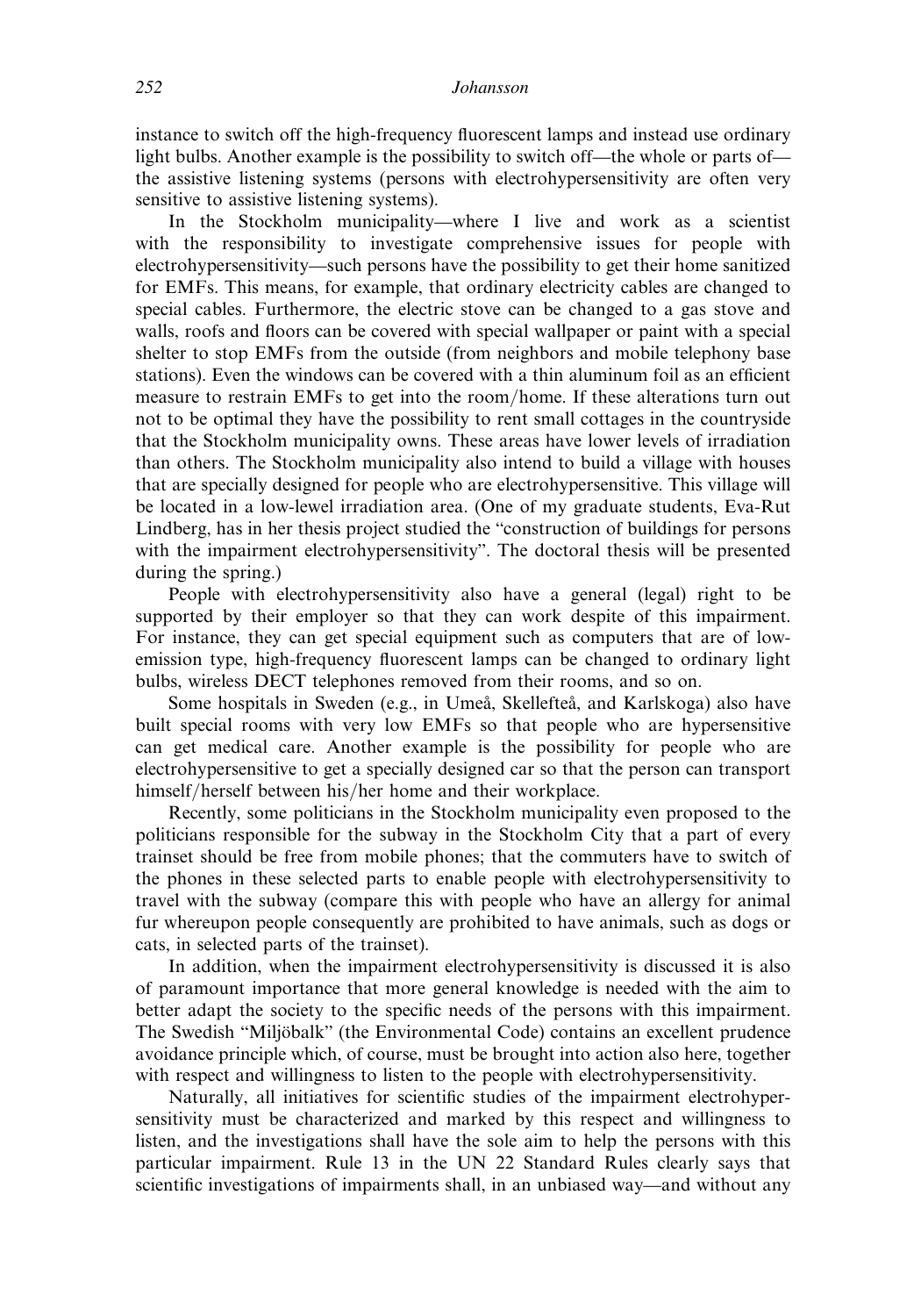prejudice—focus on cause, occurrence and nature and with the sole and explicit purpose to help and support the person with the impairment. Nothing else!

In addition, it must also be mentioned that quite recently, by the end of 2004, The Irish Doctors' Environmental Association (IDEA) has announced that "they have identified a sub-group of the population who are particularly sensitive to exposure to different types of electromagnetic radiation. The safe levels currently advised for exposure to this non-ionising radiation are based solely on its thermal effects. However, it is clear that this radiation also has non-thermal effects, which need to be taken into consideration when setting these safe levels. The electrosensitivity experienced by some people results in a variety of distressing symptoms which must also be taken into account when setting safe levels for exposure to non-ionising radiation and when planning the siting of masts and transmitters" (IDEA, 2004).

Furthermore, the IDEA also points out the following:

1. An increasing number of people in Ireland are complaining of symptoms which, while they may vary in nature, intensity, and duration, can be demonstrated to be clearly related to exposure to electro-magnetic radiation (EMR).

2. International studies on animals over the last 30 years have shown the potentially harmful effects of exposure to electro-magnetic radiation. In observational studies, animals have shown consistent distress when exposed to EMR. Experiments on tissue cultures and rats have shown an increase in malignancies when exposed to mobile telephone radiation.

3. Studies on mobile telephone users have shown significant levels of discomfort in certain individuals following extensive use or even, in some cases, following regular short-term use.

4. The current safe levels for exposure to microwave radiation were determined based solely on the thermal effects of this radiation. There is now a large body of evidence that clearly shows that this is not appropriate, as many of the effects of this type of radiation are not related to these thermal effects (IDEA, 2004).

Finally, The IDEA "believes that the Irish Government should urgently review the information currently available internationally on the topic of the thermal and non-thermal effects of exposure to electro-magnetic radiation with a view to immediately initiating appropriate research into the adverse health effects of exposure to all forms of non-ionising radiation in this country, and into the forms of treatment available elsewhere. Before the results of this research are available, an epidemiological database should be initiated of individuals suffering from symptoms thought to be related to exposure to non-ionising radiation. Those claiming to be suffering from the effects of exposure to electro-magnetic radiation should have their claims investigated in a sensitive and thorough way, and appropriate treatment provided by the State. The strictest possible safety regulations should be established for the installation of masts and transmitters, and for the acceptable levels of potential exposure of individuals to electro-magnetic radiation, in line with the standards observed in New Zealand." (IDEA, 2004). Of course, these very recent findings must also be taken into serious consideration for any research proposal.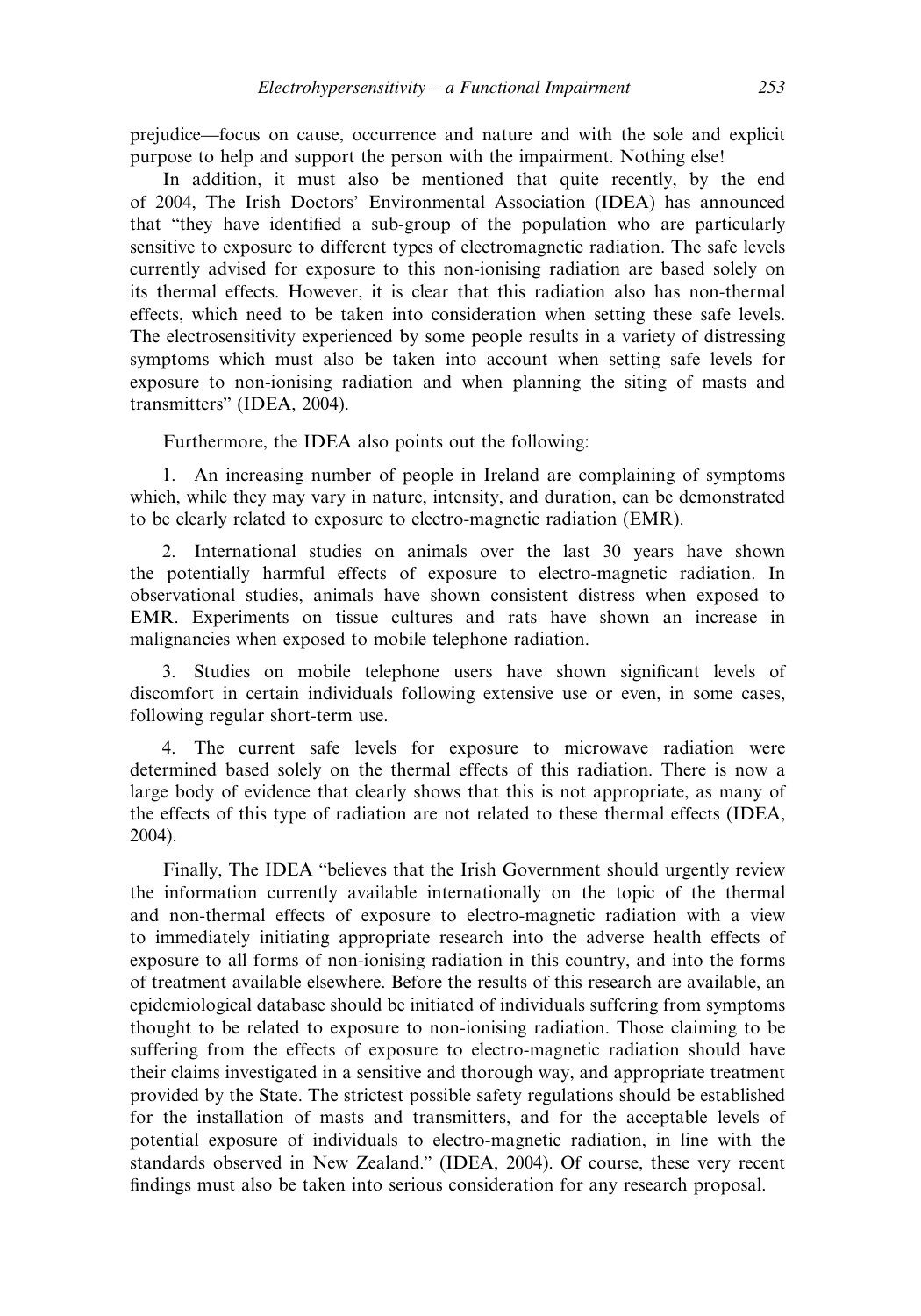It may also be noted that a unique conference recently was held in Stockholm in May, 2006. The theme for the conference was "The right for persons with the impairment electrohypersensitivity to live in a fully accessible society". The conference was organized by the Stockholm City municipality and the Stockholm County Council and dealt with the most recent measures to make Stockholm fully accessible for persons with the impairment electrohypersensitivity. Among such measures are to offer home equipment adjustments and ban mobile phones from certain underground cars as well as certain public bus seats, and through electrosanitized hospital wards. The conference was documented on film.

The effects of various forms of electromagnetic fields are also discussed within areas of medicine, such as cancer. Cancer is, unfortunately, spreading in the modern society. Nearly all cancer forms are increasing when it comes to incidence, i.e., new cases/year (cf. Hallberg and Johansson, 2002a). It could recently be read in the BBC News that skin cancer is rising in young adults, and Sara Hiom, head of the health information at Cancer Research UK said, when interviewed, that "Non-melanoma cancers are rising at an alarming rate".

More and more research efforts goes into understanding the molecular mechanisms behind these various progressive cancer forms, and much more money is spent on finding new drugs to treat patients. However, oddly enough, very little is spent on understanding the actual causes for cancer. Among such possible causative agents, more and more focus is nowadays put on modern gadgets, such as mobile telephones and computers, and their chemical and physical emissions, including flame retardants and electromagnetic non-ionizing radiation.

Childhood leukemia was early connected to power-frequent magnetic fields already in the pioneering work by Wertheimer and Leeper (1979), and more recently, Scandinavian scientists have identified an increased risk for acoustic neuroma (i.e., a benign tumor of the eighth cranial nerve) in cell phone users, as well as a slightly increased risk of malignant brain tumors such as astrocytoma and meningioma on the same side of the brain as the cell phone was habitually held (Hardell et al., 1999, 2004, 2005; Lonn et al., 2004). In addition, a clear association between adult cancers and FM radio broadcasting radiation has been noticed, both in time and location (Hallberg and Johansson, 2002b, 2004a, 2005a). Initial studies on facial nevi indicates that nowadays young children also can have a substantial amount of these. If it can be shown that radiofrequent radiation is not correlated with child cancers, the current focus on low-frequency electromagnetic fields can continue. If there is also a radiofrequent and/or microwave correlation, then this must be considered in future research as well as in today's preventive work.

Most recently, Dr. Djemal Beniashvili and other scientists at the Edith Wolfson Medical Center in Holon, Israel, have demonstrated a possible link between exposure to power-frequent electromagnetic fields and breast cancer in elderly women (Beniashvili et al., 2005). They compared the breast cancer rates in elderly women from an earlier period (1978–1990) to a more recent period (1991–2003), which has been characterized by a much more extensive use of personal computers (more than three hours a day), mobile telephones, TV sets, and other household electrical appliances. They used available medical records extending over a period of 26 years, involving the analysis of more than 200,000 samples.

Among the elderly women who developed breast cancer in the first time frame, 20% were regularly exposed to power-frequent fields. But in the more modern period, 51% were so exposed, mainly through the use of personal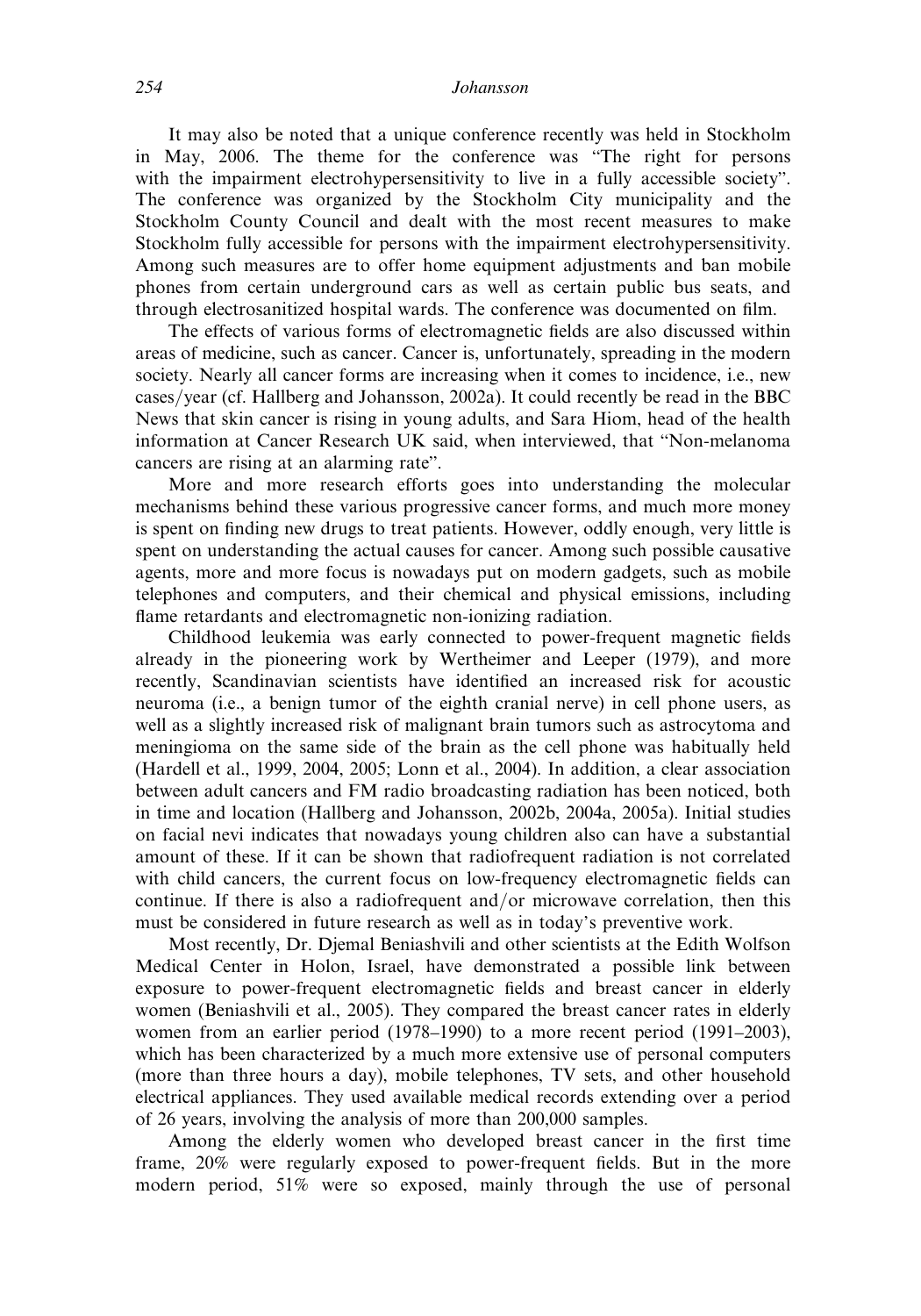computers. The authors concluded: "There was a statistically significant influence of electromagnetic fields on the formation of all observed epithelial mammary tumours in the second group." This represented a more than two-fold increase, which was considered highly significant (cf. Beniashvili et al., 2005).

Of course, many other environmental factors have changed during the period 1978–1990, but increased environmental exposure to power-frequent fields is among the more conspicuous changes to have taken place. Naturally, there are many aspects of this question that remain to be clarified, and, from a scientific point of view, it is far from conclusively settled.

During the second half of the 20th century an increasing rate of lung cancer was noticed in Sweden. Since the mid-1960's, tobacco smoking has been associated with this cancer and believed to be the main cause. Less noticed, though, is the fact that no connection between smoking and lung cancer was noticed before 1955. Together with my co-worker Örjan Hallberg, we have therefore initiated a project with the intention to review facts that may shed new light on this sudden increase in getting lung cancer after 1955 in Sweden.

A large number of scientific reports point at tobacco smoking as being the main cause of the increasing rate of lung cancer in the world. These reports have mainly been produced during the second half of the 20th century. The Swedish National Board of Health and Welfare ("Socialstyrelsen") states that 80–90% of the lung cancer deaths are caused by smoking. The main part of the victims are also smokers. About 10% of the lung cancer deaths have been non-smokers. This has led to the suspicion that also passive smoking can cause lung cancer. Other environmental factors such as radon and asbestos are believed to cause a number of lung cancer deaths per year, and especially if combined with smoking.

As pointed out above, Hallberg and Johansson have earlier reported about a strong association between body-resonant non-ionizing radiation (FM-radio, 100MHz) and the existence of malignant melanoma of the skin (Hallberg and Johansson, 2002b, 2004a, 2005a). Since this frequency range has a penetration depth of about 10 cm into the human body, there is a suspicion that resonant currents may affect the immune defense system also when it comes to beating cancer cells in the lungs. Due to that it is well motivated to study in detail how the presence and rate of lung cancer have changed in Sweden, and in other countries, as this new environmental factor was added.

In a yet unpublished report (Hallberg and Johansson, 2006), we have shown how the rate of lung cancer can accelerate in connection with a sudden exposure of a population to such body-resonant radiation. From this work, it can be noticed that people who have been smoking for many years suddenly could get lung cancer relatively short after the introduction of the FM-radio. This abrupt increase was not noticed in counties where the FM-radio still was not rolled out. It is also noticeable that deaths due to asbestosis have not been known until after the 1960's despite the fact that asbestos has been used as a building material since the end of the 19th century. In our work it is also shown how weak the connection is between lung cancer and cigarette consumption in a number of countries. But if the lung cancer mortality is normalized to the melanoma of skin mortality in the same countries, all of a sudden a very strong correlation appears. This indicates that there is a common factor behind the fast increasing mortality of skin and lung cancer that we have noticed, e.g., in Sweden.

An automated computer analysis of the age-specific incidence of lung cancer among men in Sweden points at year 1955 as the starting year for a sudden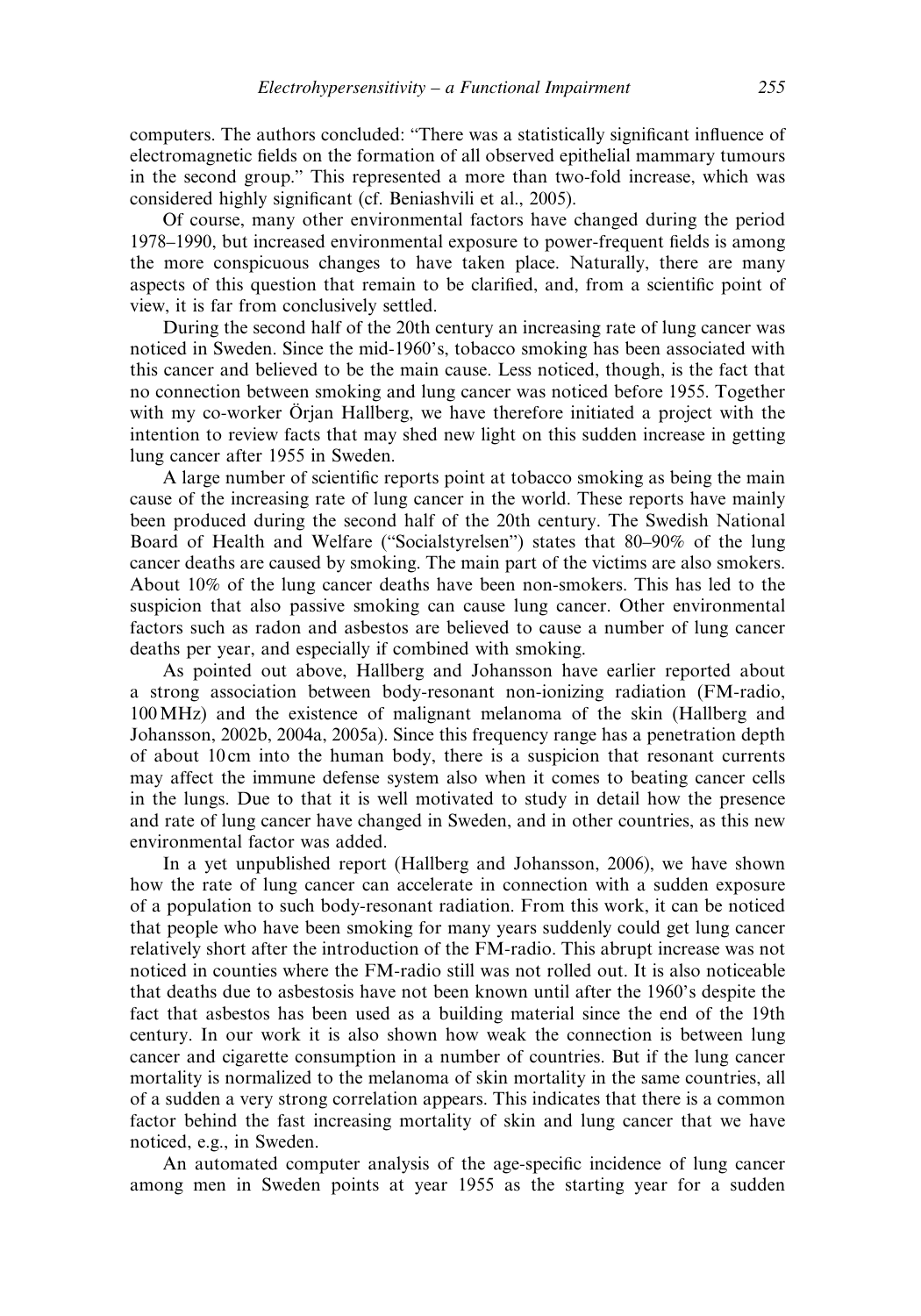environmental change in Sweden and that this disturbance mainly affects men over 60 years of age. This method of analysis has successfully been applied to study the development of melanoma of skin in Sweden, Norway, Denmark, Finland, and the U.S.

Authorities responsible for the health of the general population should have a big interest in causative factors behind such major cancer types. Doctors and specialists should know more about the real causes behind lung cancer. Epidemiologists in general might get inspired to test new methods and to look at population health problems from a new perspective. Only the future, however, will know the answer to these medical hypotheses.

Finally, as already mentioned, one issue that is very much addressed in the public as well as in the scientific literature is the question about the effect(s) of mobile phone radiation on health. Ten years of intensively increasing mobile phone usage have passed. According to some, it has facilitated our lifestyle, but more and more people are nowadays concerned about the lack of knowledge regarding the effects of radiation on health. For instance, it may be noted that mobile and DECT telephones are among the worst sources of problems for electrohypersensitive persons. In addition, it is now a well-known and fully accepted fact that mobile phone usage causes injuries in traffic and during work.

Mobile telephony-related risks may be divided between effects of radiation (microwaves, low-frequency magnetic fields) from the hand-held mobile telephone and radiation (microwaves) from remote base stations mounted on roofs, walls, towers, masts, etc.

Extensive laboratory research on animals, mainly rats, has not revealed premature death, increased cancer risk, or general sickness. However, very little can be drawn from this since rats and other laboratory animals have a maximal life span of approximately two years. The human cancer data point, instead, on an exposure time needed of at least five years, thus data from rats will not be of any real use. In addition, other biologic or metabolic parameters, as well as molecular biology and genetic data, are missing.

Epidemiological research with human case-control methodology suggests an increased risk for highly malignant brain lesions and acoustic neuromas after extended use (>5 years; Hardell et al., 1999, 2004, 2005; Lonn et al., 2004), but additional confirmation is needed. The present epidemiological surveillance thus indicates an increased risk for cancer in humans but observation times are too short. Ecological studies, in addition, suggest an increased general health degradation in areas of high average output power from the hand-held mobile phones (Hallberg and Johansson, 2004b,c,d, 2005b).

There is still insufficient contemporary proof with regard to increased cancer risk to change adult mobile phone usage. However, signs of degrading general health in sparsely populated areas suggest that the use of mobile phones at high output power levels should be avoided. Therefore, it is now of paramount importance that epidemiological research should be supplemented with prospective studies and quality exposure data (standardization). Continuous surveillance is also needed. In the meantime, children and adolescents should definitely be discouraged to use mobile phones.

It is a must that fully financied, truly independent research projects immediately should be initiated to ascertain the public health. They shall be completely devoid of commercial interests of any sort. This is the responsibility of each elected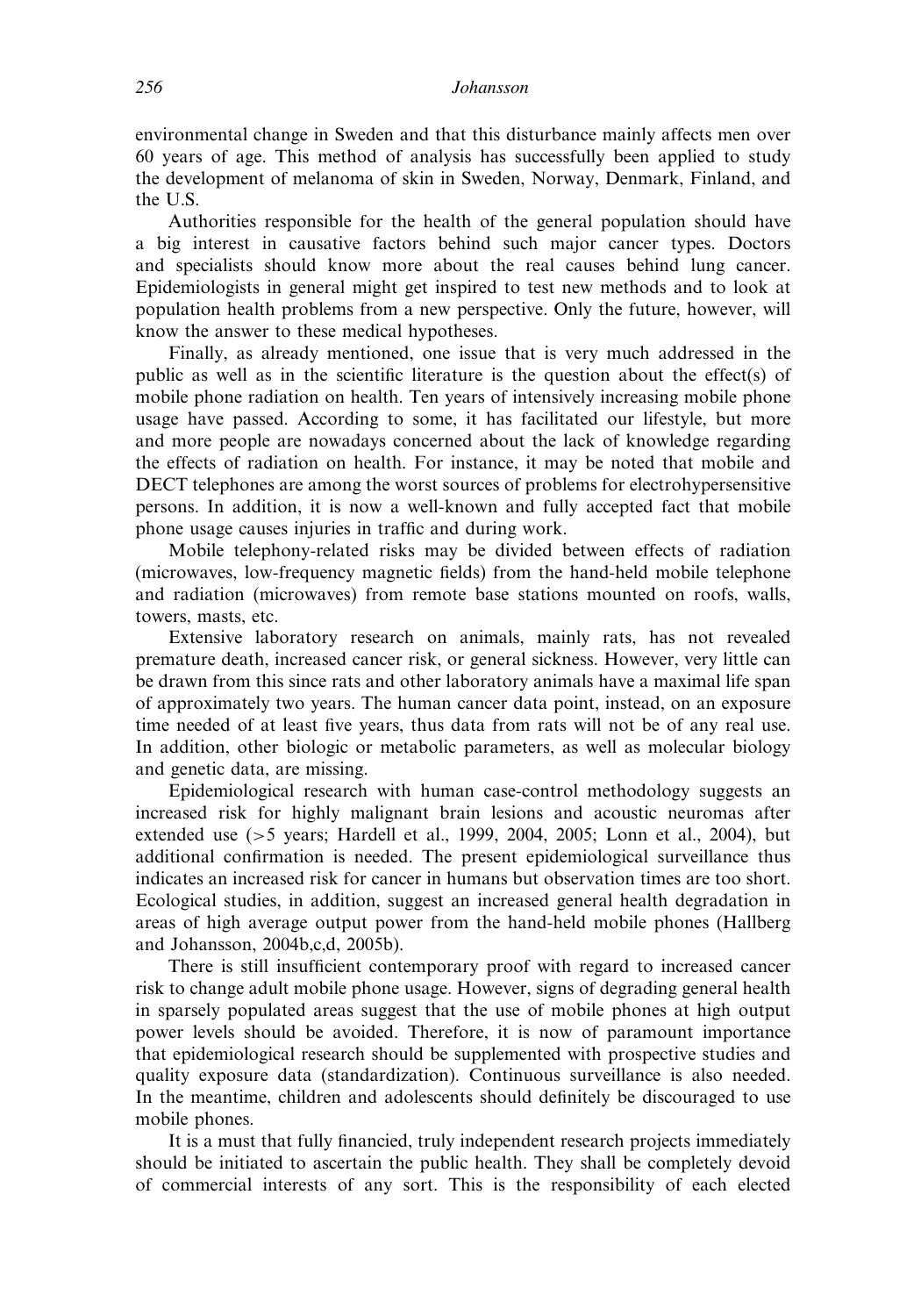government in each country, and is of special importance for people with the functional impairment electrohypersensitivity.

## **Acknowledgments**

Supported by the Karolinska Institute, the Cancer and Allergy Foundation (Canceroch Allergifonden), Sif, and TCO Developments.

## **References**

- Beniashvili, D., Avinoach'm, I., Baasov, D., Zusman, I. (2005). The role of household electromagnetic fields in the development of mammary tumors in women: clinical caserecord observations. *Med. Sci. Monit.* 11:CR10–13.
- Fews, A. P., Henshaw, D. L., Keitch, P. A., Close, J. J., Wilding, R. J. (1999a). Increased exposure to pollutant aerosols under high voltage power lines. *Int. J. Radiat. Biol.* 75:1505–1521.
- Fews, A. P., Henshaw, D. L., Wilding, R. J., Keitch, P. A. (1999b). Corona ions from powerlines and increased exposure to pollutant aerosols. *Int. J. Radiat. Biol.* 75:1523–1531.
- Gangi, S., Johansson, O. (1997). Skin changes in "screen dermatitis" versus classical UV- and ionizing irradiation-related damage—similarities and differences. Two neuroscientists' speculative review. *Exp. Dermatol.* 6:283–291.
- Gangi, S., Johansson, O. (2000). A theoretical model based upon mast cells and histamine to explain the recently proclaimed sensitivity to electric and/or magnetic fields in humans. *Med. Hypotheses* 54:663–671.
- Hallberg, Ö., Johansson, O. (2002a). Cancer trends during the 20th century. *J. Aust. Coll. Nutr. Env. Med.* 21:3–8.
- Hallberg, Ö., Johansson, O. (2002b). Melanoma incidence and frequency modulation (FM) broadcasting. *Arch. Environ. Health* 57:32–40.
- Hallberg, Ö., Johansson, O. (2004a). Malignant melanoma of the skin—not a sunshine story! *Med. Sci. Monit.* 10:CR336–340.
- Hallberg, Ö., Johansson, O. (2004b). 1997—A curious year in Sweden. *Eur. J. Cancer Prev.* 13:535–538.
- Hallberg, Ö., Johansson, O. (2004c). Long-term sickness and mobile phone use. *J. Aust. Coll. Nutr. Env. Med.* 23:11–12.
- Hallberg, Ö., Johansson, O. (2004d). Mobile handset output power and health. *Electromag. Biol. Med.* 23:229–239.
- Hallberg, Ö., Johansson, O. (2005a). FM broadcasting exposure time and malignant melanoma incidence. *Electromag. Biol. Med.* 24:1–8.
- Hallberg, Ö., Johansson, O. (2005b). Alzheimer mortality—why does it increase so fast in sparsely populated areas? *Eur. Biol. Bioelectromag.* 1:225–246.
- Hallberg, Ö., Johansson, O. (2006). Lung cancer may accelerate during exposure to bodyresonant FM-broadcasting radiation. To be submitted.
- Hardell, L., Näsman, Å., Påhlson, A., Hallquist, A., Hansson Mild, K. (1999). Use of cellular telephones and the risk for brain tumours: a case-control study. *Int. J. Oncol.* 15:113–116.
- Hardell, L., Mild, K. H., Carlberg, M., Hallquist, A. (2004). Cellular and cordless telephone use and the association with brain tumors in different age groups. *Arch. Environ. Health* 59:132–137.
- Hardell, L., Carlberg, M., Mild, K. H. (2005). Case-control study on cellular and cordless telephones and the risk for acoustic neuroma or meningioma in patients diagnosed 2000–2003. *Neuroepidemiology* 25:120–128.